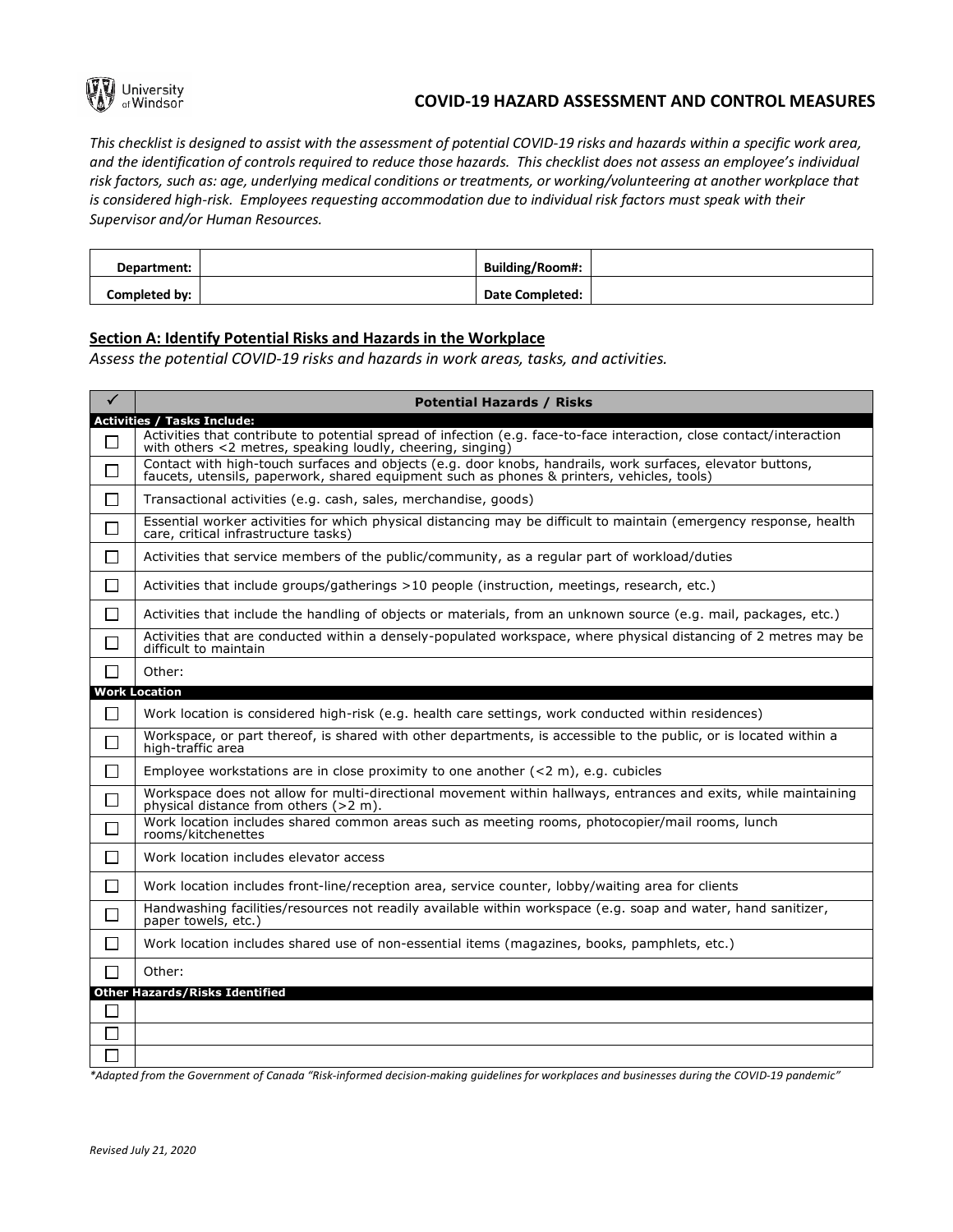## **Section B: Control of Hazards**

*Based on the potential hazards identified above, use the Hierarchy of Controls model (below) to implement controls that will reduce the potential COVID-19 risks in the workplace. Hazard mitigation should begin with exploring control measures that can eliminate the risks, working through the hierarchy of controls to reduce the risks. A summary of this concept, which can be used to control any hazard in the workplace, is described below.*



*Based on the control model above, if elimination of the hazard isn't possible, Supervisors should first consider Engineering and Administrative controls before the use of PPE. PPE is the least effective control method, and should only be used as a last resort, as it is dependent on the user's proper utilization of the equipment and its availability.*

# **A Note about PPE and Non-Medical Masks (CPE)**

It is important to note that non-medical masks and face coverings are not considered effective personal protective equipment (PPE). Non-medical masks or face coverings are recommended to be worn in public spaces as source control, where physical distancing may be difficult to maintain. Face coverings and nonmedical masks are intended to reduce the spread of infection in the community, therefore, the University refers to these masks as Community Protective Equipment (CPE). These types of masks are not regulated and differ from medical surgical masks or N95 masks (PPE). Wearing non-medical masks does not eliminate the need for physical distancing practices, hand hygiene, or proper respiratory etiquette.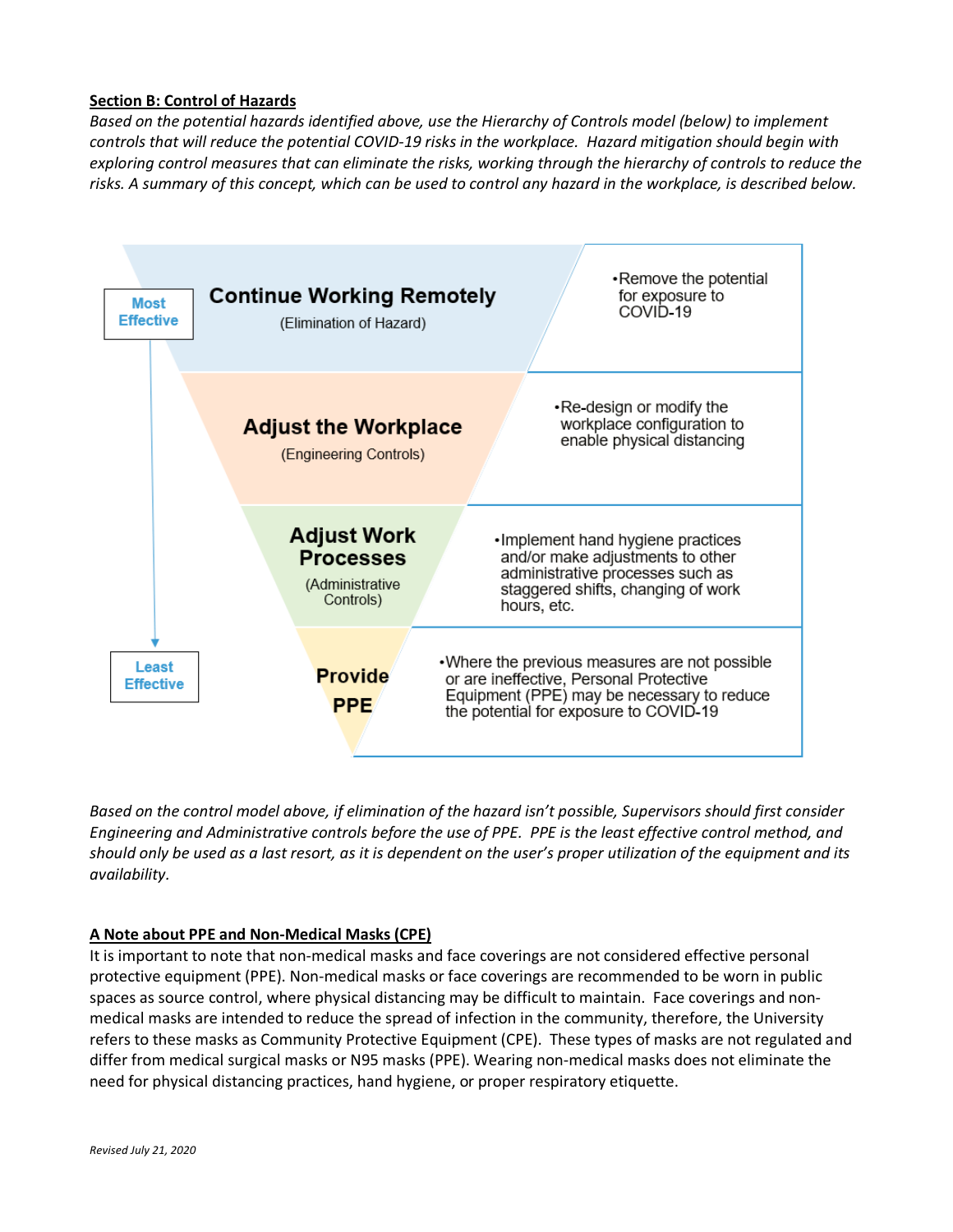| <b>Assessment and Control of Hazards</b>                                    | Yes | <b>No</b> | <b>Comments</b>                          |  |
|-----------------------------------------------------------------------------|-----|-----------|------------------------------------------|--|
| <b>ELIMINATION OF HAZARD</b>                                                |     |           |                                          |  |
| Can all workers continue to work remotely?                                  |     |           | *If no, complete remaining checklist for |  |
|                                                                             |     |           | workers returning to campus.             |  |
| <b>ENGINEERING CONTROLS (ADJUST THE WORKPLACE)</b>                          |     |           |                                          |  |
| Workplace layout and design is assessed to ensure                           |     |           |                                          |  |
| physical distancing. Workstations are spaced or                             |     |           |                                          |  |
| adjusted to ensure a minimum of 2 m apart.                                  |     |           |                                          |  |
| Barriers are in place between workstations that are<br>less than 2 m apart. |     |           |                                          |  |
| Front-line reception/service areas have been                                |     |           |                                          |  |
| assessed for barriers. Instructional signage                                |     |           |                                          |  |
| regarding screening and physical distancing is posted                       |     |           |                                          |  |
| at the reception area, as well as the path leading to                       |     |           |                                          |  |
| reception.                                                                  |     |           |                                          |  |
| Entrances, exits, paths of travel, aisles, and                              |     |           |                                          |  |
| emergency egress have been identified to ensure                             |     |           |                                          |  |
| physical distancing and directional flow. Directional                       |     |           |                                          |  |
| signage is posted, floor markings in place.                                 |     |           |                                          |  |
| Where possible and within fire code regulations,                            |     |           |                                          |  |
| interior doors within the workspace are propped                             |     |           |                                          |  |
| open during use of workspace, to reduce high-touch                          |     |           |                                          |  |
| contact points.                                                             |     |           |                                          |  |
| Considerations for common areas solely used by an                           |     |           |                                          |  |
| individual department/unit (meeting rooms,                                  |     |           |                                          |  |
| kitchenettes, lunch rooms):                                                 |     |           |                                          |  |
| closed for use (elimination of hazard)                                      |     |           |                                          |  |
| modified to promote physical distancing                                     |     |           |                                          |  |
| (e.g. seating/furniture removed,)                                           |     |           |                                          |  |
| cleaning /disinfecting procedures in place,                                 |     |           |                                          |  |
| including high-contact touch points/surfaces                                |     |           |                                          |  |
| protocols for use of the space are posted                                   |     |           |                                          |  |
| (e.g. limit the number of individuals, posted                               |     |           |                                          |  |
| maximum capacity, staggered/scheduled                                       |     |           |                                          |  |
| break times, physical distancing,                                           |     |           |                                          |  |
| cleaning/disinfection procedures, including                                 |     |           |                                          |  |
| shared equipment such as microwaves,                                        |     |           |                                          |  |
| fridges, cutlery, water coolers, etc.)                                      |     |           |                                          |  |
| Handwashing facilities/resources, paper                                     |     |           |                                          |  |
| towels/tissues, lined garbage bins,                                         |     |           |                                          |  |
| cleaning/disinfecting supplies readily<br>available.                        |     |           |                                          |  |
| If common areas are shared among other                                      |     |           |                                          |  |
| units/areas, ensure that everyone agrees to follow                          |     |           |                                          |  |
| the same protocols for use. Remove non-essential                            |     |           |                                          |  |
| shared items where possible (magazines, pamphlets,                          |     |           |                                          |  |
| etc.)                                                                       |     |           |                                          |  |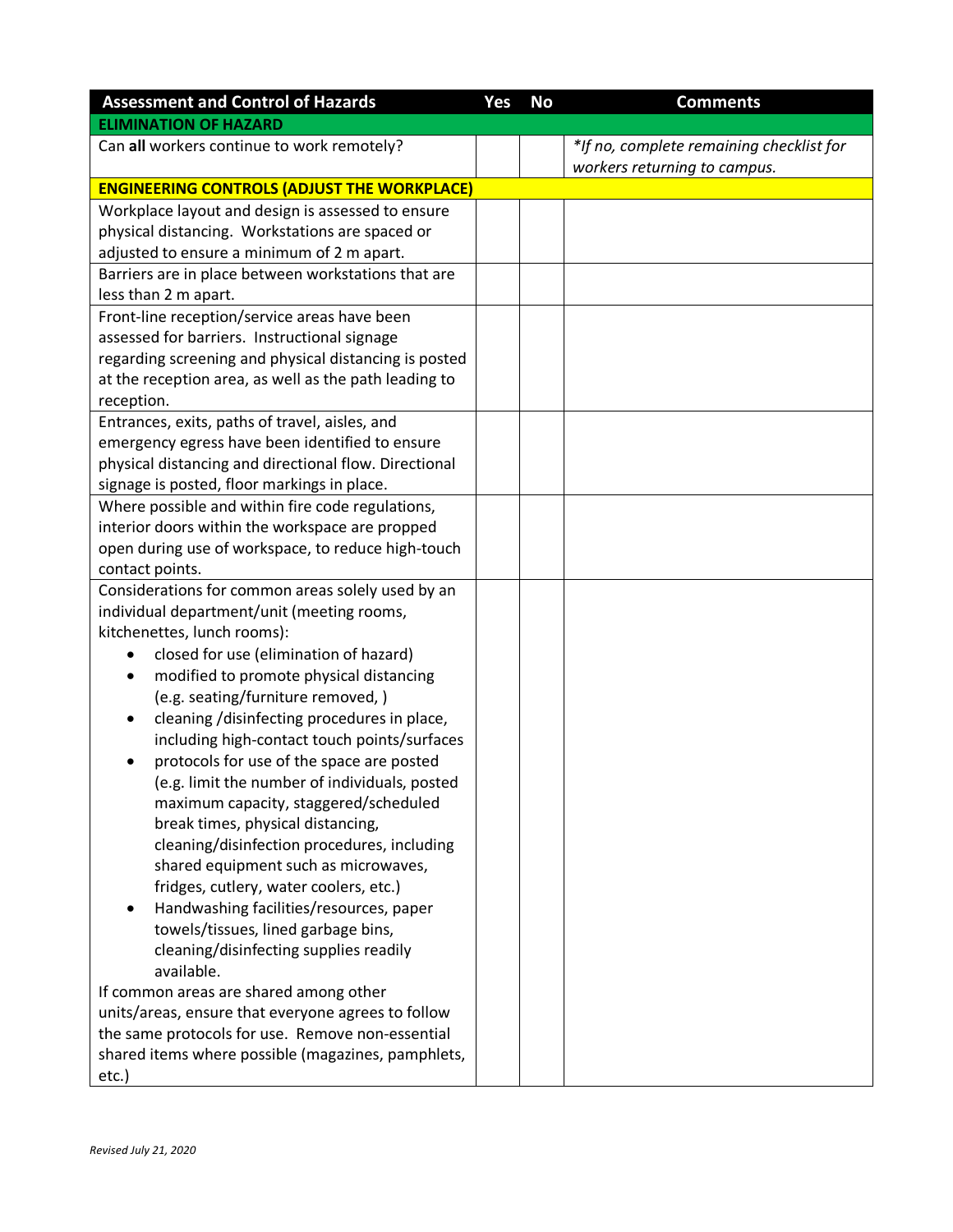| <b>Assessment and Control of Hazards</b>            | Yes No | <b>Comments</b> |
|-----------------------------------------------------|--------|-----------------|
| Signage posted in the workplace to promote physical |        |                 |
| distancing, appropriate hand hygiene, respiratory   |        |                 |
| etiquette, and screening protocols.                 |        |                 |

| <b>ADMINISTRATIVE CONTROLS - ADJUST WORK PROCESS</b>                        |  |
|-----------------------------------------------------------------------------|--|
| University procedures for screening protocols, hand                         |  |
| hygiene, respiratory etiquette, and physical                                |  |
| distancing have been communicated to workers.                               |  |
| Adequate resources for hand hygiene (sink, soap and                         |  |
| water, hand sanitizer) are available, and the process                       |  |
| to replenish is communicated.                                               |  |
| Screening protocols are in place for workers and                            |  |
| members of the University community, reporting                              |  |
| procedures for employee illness/infection have been                         |  |
| communicated.                                                               |  |
| Alternative work schedules have been considered                             |  |
| and implemented where possible, including                                   |  |
| staggered start/finish times. Protocols are in place                        |  |
| for entry/exit, including time clocks.                                      |  |
| Protocols are in place for staggered breaks and                             |  |
| lunches.                                                                    |  |
| Protocols are in place for limiting the number of                           |  |
| workers involved in tasks, how to otherwise virtually                       |  |
| perform the task, or if that is not possible, how                           |  |
| physical distancing will be maintained if more than                         |  |
| one worker is required.                                                     |  |
| Protocols are in place for limiting the number of                           |  |
| clients/guests admitted into the workspace at one                           |  |
| time.                                                                       |  |
| Procedures are in place for the sanitization of high                        |  |
| touch surfaces, shared work areas, and shared                               |  |
| equipment and are communicated to workers.                                  |  |
| Elimination of the use of shared equipment has been                         |  |
| explored/considered. If not possible, consider                              |  |
| limiting/restricting use of shared equipment.                               |  |
| Opportunities to use technology in place of in-                             |  |
| person interactions have been identified (meetings,                         |  |
| training, customer service, events, group activities,                       |  |
| drop-offs and pick-ups, etc.)                                               |  |
| PERSONAL PROTECTIVE EQUIPMENT - CONTROL IS AT WORKER - LAST LINE OF DEFENCE |  |
| Required PPE has been assessed and distributed,                             |  |
| only for tasks where physical distancing and                                |  |
| appropriate hygiene practices are not possible                              |  |
| (masks, gloves, etc.)                                                       |  |
| Workers provided information and training on PPE                            |  |
| requirements, as well as the use and care of                                |  |
| required PPE (cleaning, storage, disposal, etc.) per                        |  |
| manufacturer's specifications, if applicable.                               |  |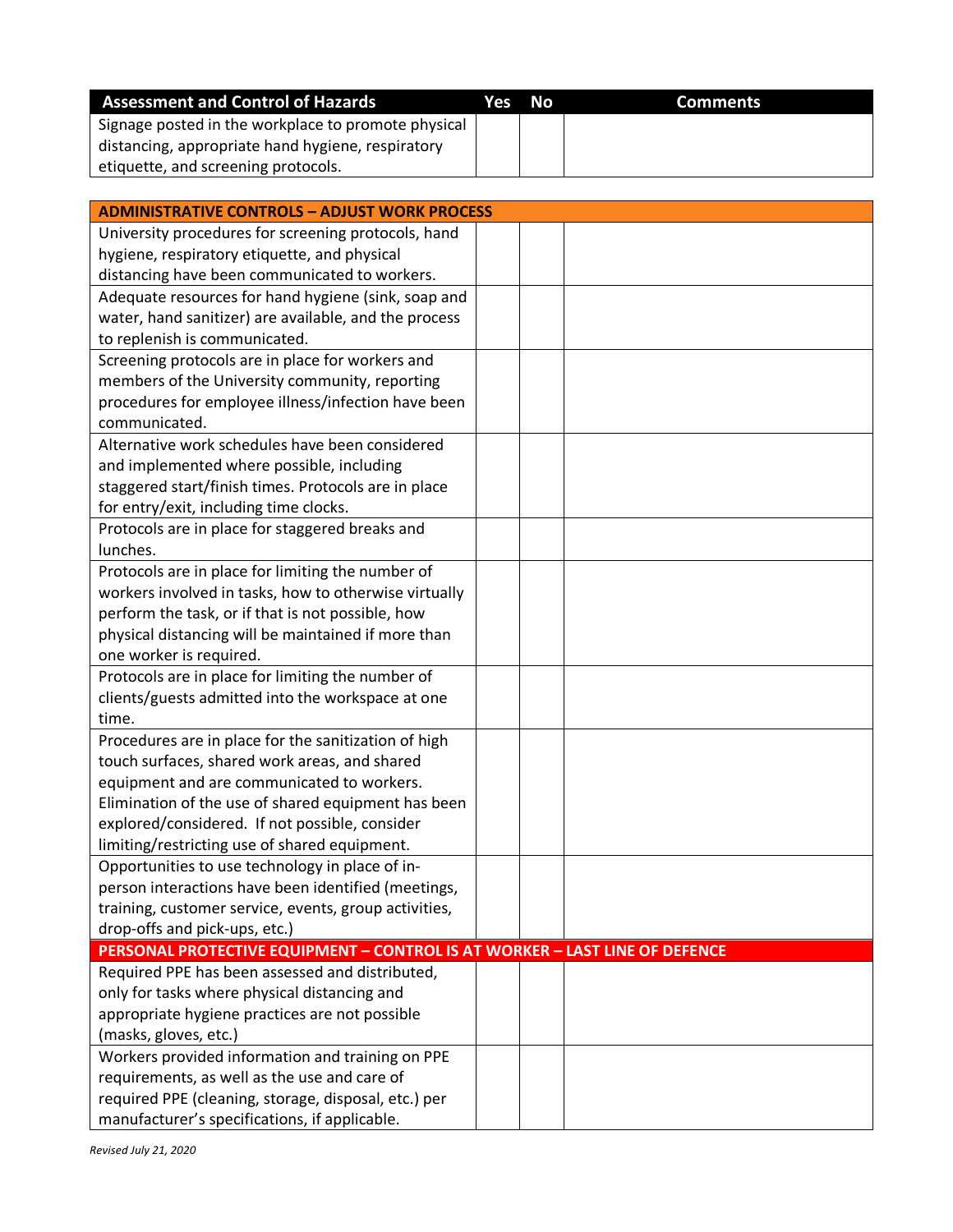| <b>COMMUNITY PROTECTIVE EQUIPMENT - CONTROL THE SPREAD AT THE WORKPLACE</b> |  |  |  |
|-----------------------------------------------------------------------------|--|--|--|
| Information and instruction provided to workers on                          |  |  |  |
| the required use of non-medical masks or face                               |  |  |  |
| coverings, which is required upon University building                       |  |  |  |
| entry/exit, and in common spaces where physical                             |  |  |  |
| distancing may be difficult to maintain, such as                            |  |  |  |
| entrances and exits, staircases, corridors, lounges,                        |  |  |  |
| elevators, and washrooms.                                                   |  |  |  |
| CPE distributed to workers                                                  |  |  |  |

## **Section C: Communication and Training**

*Continue to assess hazards, evaluate the effectiveness of controls in place, and make adjustments as required. Supervisors should ensure there is ongoing communication with workers.*

| <b>COMMUNICATION and TRAINING</b>                 | YES | <b>NO</b> | <b>COMMENTS</b> |
|---------------------------------------------------|-----|-----------|-----------------|
| Workers have been provided information and        |     |           |                 |
| instruction on potential hazards, prevention      |     |           |                 |
| practices, and protocols in place.                |     |           |                 |
| Communication/educational materials have been     |     |           |                 |
| posted in the workplace (e.g. screening, hand and |     |           |                 |
| respiratory hygiene, physical distancing, etc.)   |     |           |                 |
| Procedures include regular communication with     |     |           |                 |
| workers (e.g. safety talks, meetings), and an     |     |           |                 |
| opportunity for workers to bring forward concerns |     |           |                 |
| and issues of noncompliance.                      |     |           |                 |

#### **Section D: Evaluation**

*Once controls have been implemented, conduct regular inspections and assessments of the work area and work being performed. Evaluate the effectiveness of controls in place and document the inspection. Make adjustments and implement additional control measures as necessary.*

#### **Supervisor Evaluation: Best Practices**

## **Daily Inspection – Time Requirement: 5-10 minutes / day, depending on size of work area**

Perform daily rounds, walking the work area or in cases of large work areas, a different portion of the work area each day. Observe the degree to which protocols are being adhered to.

#### **"Snapshot" Inspections – Time Requirement: Once per week, 10 - 15 minutes estimated**

Perform a "snapshot inspection"- ask staff to show their work particularly for new or updated protocols. This is critical to sustaining change, reminding employees how important the behaviours are and allowing for real-time opportunities to make adjustments and discuss what is working and what is not.